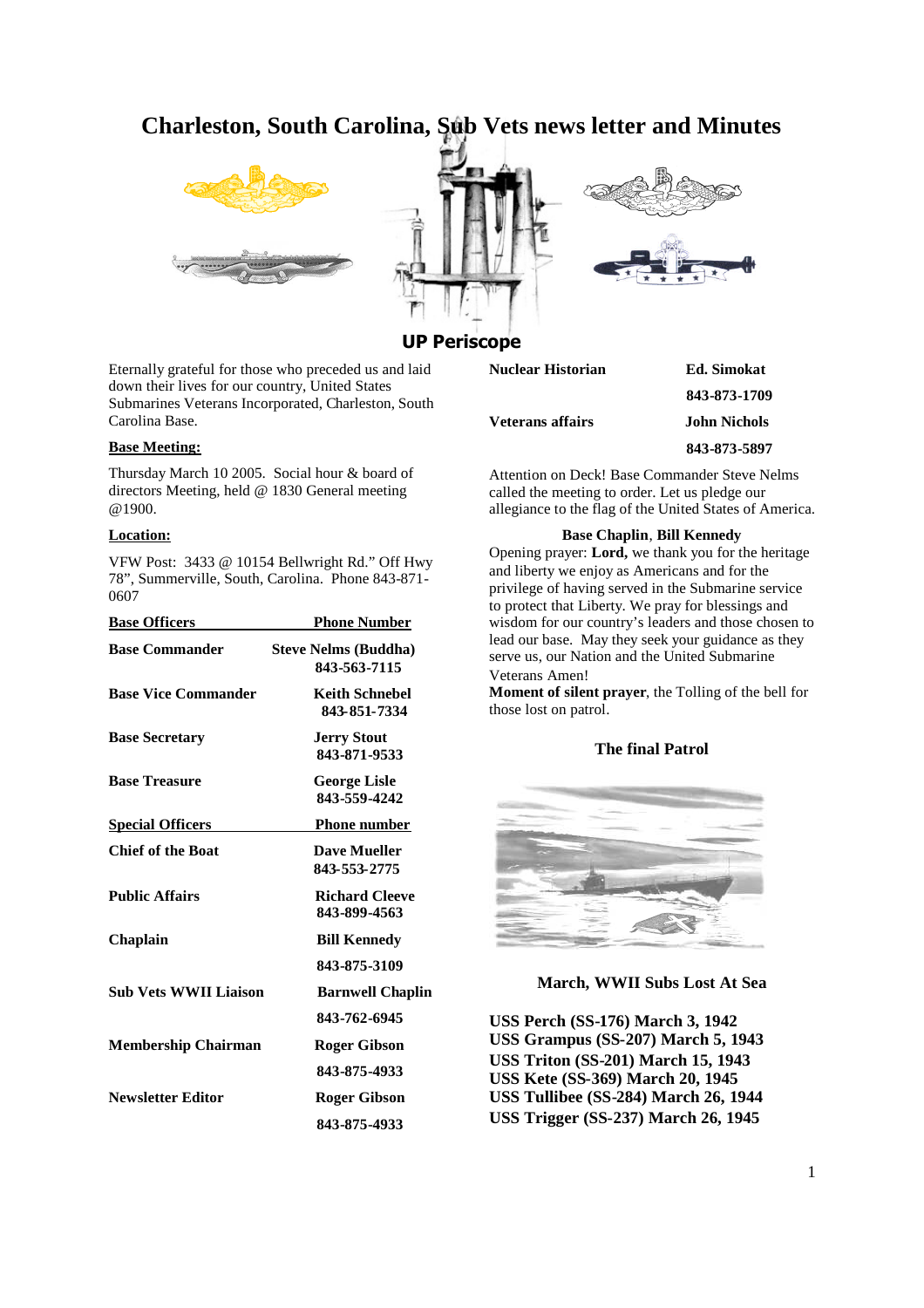### **USSVI Creed**

**To perpetuate the memory of our shipmates who gave their lives in the pursuit of their duties while serving their country. That their dedication, deeds, and supreme sacrifice be a constant source of motivation toward greater accomplishments, Pledge loyalty and Patriotism to the United States Government**

### **Cob**

The board was polled "we have a "Quorum" Base Commander, Vice Commander, Secretary and treasurer present.

Minutes of the February 2005 Meeting

Base Commander – Steven Nelms call to order.

INTRODUCTIONS New persons introduced including Shipmates Chinn, Lamers, Healy, Sesser, Johnson, Roup, Orgavee, Cossin and Williams. Welcome aboard.

TREASURY REPORT Financial report given by George. We continue to operate in the Black. Dues are still owed that will add to the account.

SECRETARY REPORT January minutes were read, motion made to accept and seconded.

STOREKEEPER REPORT Curly reported that Submarine Veterans jackets are still available. Cost is \$65.00. Make checks out to Curly. Standby for an early spring!

CHAPLIN REPORT Our thoughts go out to the Family of Roger Lanegan who passed away in January. A donation was made to the American Cancer Society in memory. Rudd Cline was in the Hospital for a double Hernia Operation. Get well soon! If any veteran has tattered American Flags, please forward to Jerry Madison. Bill Kennedy displayed extreme confidence in his presentation.

PUBLIC AFFAIRS Richard Cleeve reported that Admiral Osborne Bench was installed and looks great. See the WEB Site for details. He reported that the new web server is functioning well. The transition has gone smoothly. Take a look under<www.ussvicb.org.>

SUBVETS WWll All members of USSVI are encouraged to join Sub-Vets of WWII. There are: approximately 38 member's reaming in the State of South Carolina. Barnwell Chaplin was present to make the report. Great to see you back! Nothing new to report at the meeting! All are welcome to attend the monthly meeting at Ryan's Steakhouse on Feb. 18<sup>th</sup>. Additional members are needed to keep the organization going. There are only a handful of members. Meeting is held the  $3<sup>rd</sup>$  Thursday of every month. See Rodger for details.

COB REPORT Several issues were discussed, including Casino Night, Signing the book, Several Casino Nights have been held and have brought in a handful of profit. Casino Night(s) are becoming successful several have been held so far and have brought (Us some profits which were given to the treasurer).

COB went into detail on the upcoming events. COB stressed the importance of keeping the brotherhood alive in the organization and encouraged all to reach out to those they do not know.

In addition, give the COB updates on who is attending the Oyster Roast. 60 Members have signed up so far. We are looking forward to a great turnout.

Randy Bognar reported on the Amberjack Ceremony to be held at the VFW. All are encouraged to attend. Hans Vlam has sold the two large Submarine Car decals.

We are still looking for a location for the Yard Sale. More to follow!

### STEERING COMMITTEE REPORT The

Hunley Memorial will be 17 Feb. 15 persons are needed. Event will be 17 Feb at 1900. Be there if you sign up!

# HOLLAND CLUB PRESENTATION Not Held

### GOOD OF THE ORDER

\*\* A Little David Working Party is requested to make small paint touch-ups. Santee-Cooper will provide material, Subvets to supply the labor.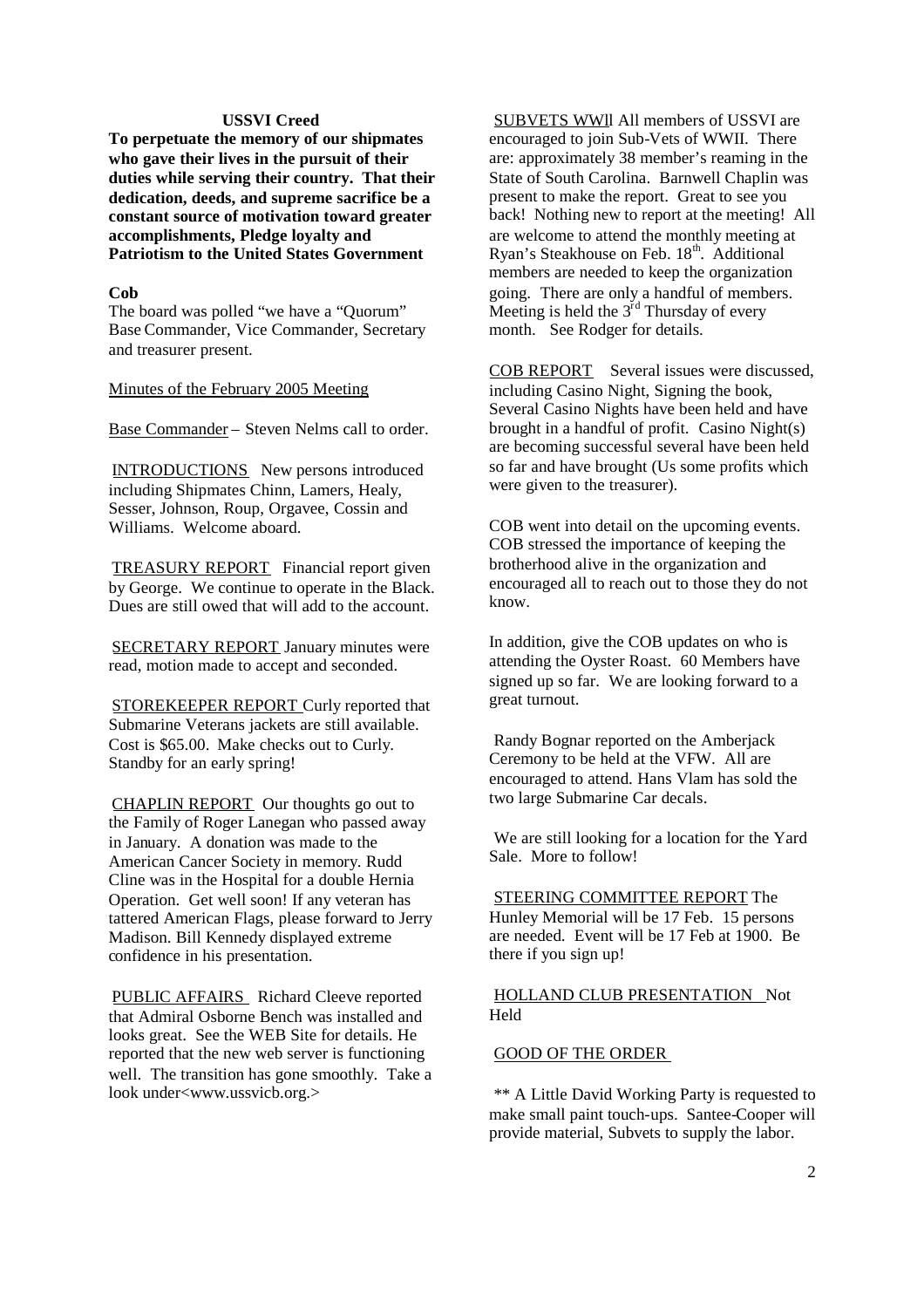# NEW BUSINESS

Float Overhaul: Emerson and Deal are working together and will make more arrangements. More to follow!

All of the Amendments to the National USSVI have been passed.

Pick up fire extinguishers on your way out tonight. They are supplied by Hosteller. THANK YOU!

Does anyone know Don Wenzel, whom was stationed at Fleet ASW Training Center San Diego in the 1970's?

Meeting Adjourned by Base Commander.

End of the minutes for February 2005

# **From the COB**

I appreciate the good response we got on the oyster roast. At present we have 109 people that are coming. If you're not receiving email from me and you have signed up to receive it please let me know. Those that don't have email capabilities we are getting other members to call them with the reminders of special events or functions of the base we don't have a phone tree because email is the fastest way to get out information. Those that don't have email will be called by a member that does. We only have about 26 of our 186 members that don't have email. At each meeting I will have a list of members with out email and I will be trying to get someone to pick a name off the list and call that one person with the latest email info. Thirteen of you have signed up to do it already. You will call the same person every time to keep him updated. If you are not being called and you want to be, make sure I get your name and number. Email is our best source of staying connected with each other and knowing the latest events and functions between meetings. Also be sure those with computers check our base web page for info also. www.ussvicb.org Richard Cleeve does a

SUPER job updating it with our latest pictures and information, so be sure and check it out

### **(Reminder) Sub Vets Oyster Roast at Buddha's**

- 1. When: Saturday 3/5/2005 at 1500 HRS until Where: At Buddha's place in Dorchester
- 2. How Much: Free to all Sub Vets and their guests ( bring whoever you want)
- 3. What must I bring? Oyster eating utensils, Gloves, Knives etc. and warm clothes. (there will be a fire but it will be outside)Also your own lawn chairs
- 4. Menu: Oysters, Sauce, Fish Stew, Hot Dogs, Nana pudding (Banana Pudding) Cold Beer, Soft Drinks, Wine, and non alcoholic beer(if you want hard liquor bring your own we will provide the mix)

### **Inputs from National**

**Subject:** ZAP Note - Link to 2005 Convention site / Help while USSVI Site is down

Please let your members know that the official 2005 USSVI Convention page is NOT affected by the temporary problems we are having with the USSVI website.

It can be accessed at: http://www.tjcsubbase.org/convention/

Also, please let your members know that they can contact me for any questions they have, and I will do my best to answer them, or forward them to someone who can answer their questions. My e-mail address is: gstitz@mindspring.com

Another useful address is the USSVI National Office (they are MUCH smarter than me about most USSVI matters). The National Office email address is: ussvi@telebvte.net

Fair winds and following seas, Greg "Gunner" Stitz

**Birthdays!** Barnett, Buxton, Chollet, Dentzman, Gallagher, Mckanna, Miller, Mueller, Munoz, O" Brien, Pease, Power, Stevenson, and Viering happy birthday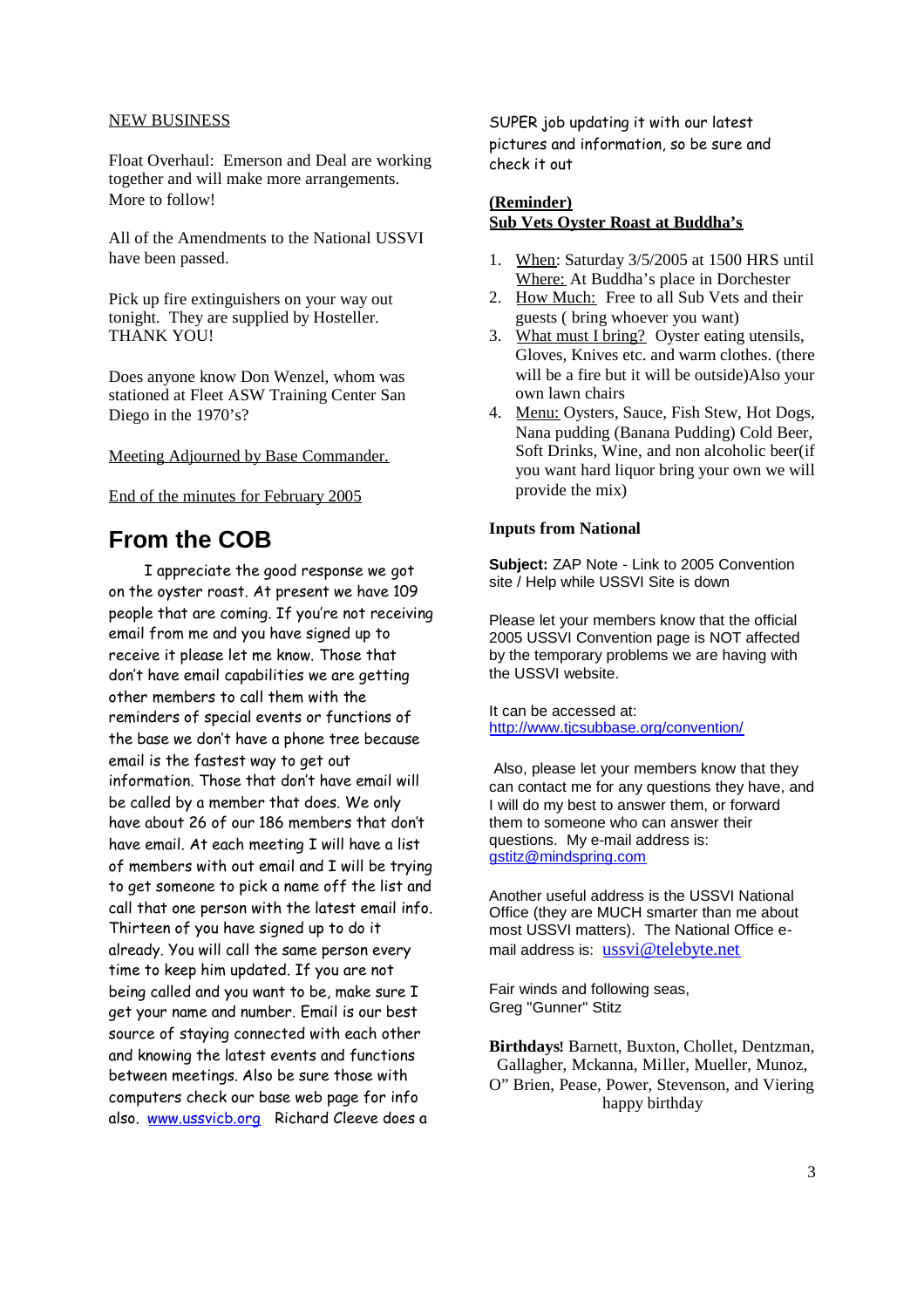Continue Praying for our troops Lord Keep them out of harms way be with them always send your angel's to watch over them.



For our fallen Soldiers and Marines, Corpsman and Airmen thank you for you sacrifice; you laid down your lives for us that we may have peace what greater gift is there then one to give his life that we may live.

# **Thank you and God bless our President.**

# **New Members**



**Please show proper respect to our Chaplain Bill Kennedy**

# **Hunley Memorial**



**Breech's Inlet**

**Cobs reminder;** Listen up! Next meeting 10 March, 2005, same time! Same place!



# **HOLLAND CLUB**;

Prior qualification to become a member was, you must be a **life member** in national **one (1) year or** a active member for five years in National and have been Qualified for 50 years this is now **no longer in effect**! If you join and become a life member in National and have been Qualified for 50 Years you are eligible.

# **DOD. Hearing Aid Program**

The Retiree-At-Cost Hearing Aid Program (RACHAP) provides *retired* service members the opportunity to purchase hearing aids at government cost. The hearing aids are purchased directly from the manufacturer at substantial savings over the cost for the same hearing aids sold and fitted in the civilian community (often as much as 300% savings). Unfortunately, the RACHAP is not available to family members. Retirees are encouraged to call and inquire as to availability of the RACHAP at the nearest Military Treatment Facility (MTF). If the RACHAP is available, the retiree will be instructed on how to obtain an appointment in the Audio logy Clinic. At the appointment, a complete diagnostic evaluation will be performed by the MTF Audiologist, along with any necessary medical referrals. If it's determined that the retiree may benefit from the use of amplification, the Audiologist will recommend a specific hearing aid(s) and prescription, along with the total cost. At most MTF's, the retiree will be asked to provide payment at the time the hearing aid(s) is ordered. Upon receipt, the retiree will be scheduled for a Hearing Aid Fitting appointment.

This site lists the military bases that have the Hearing Aid Program available. **Please consult the list**, because a few of them **do not** provide for Retirees and **not all** bases have the program!